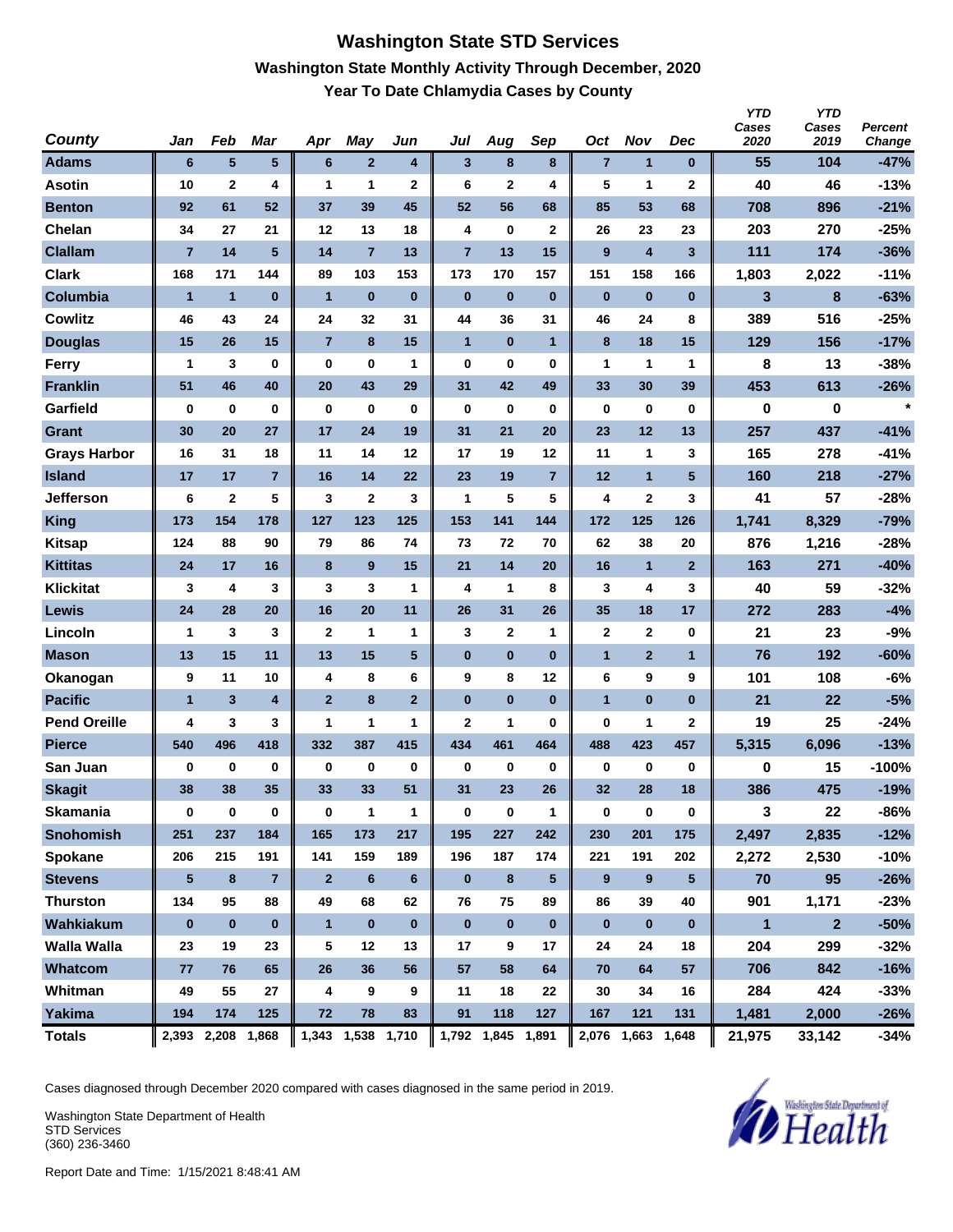### **Washington State STD Services Washington State Monthly Activity Through December, 2020 Year To Date Gonorrhea Cases by County**

| <b>County</b>       | Jan                     | Feb                     | Mar            | Apr                     | May              | Jun            | Jul                     | Aug               | Sep            | Oct                     | <b>Nov</b>       | <b>Dec</b>              | <b>YTD</b><br>Cases<br>2020 | <b>YTD</b><br>Cases<br>2019 | <b>Percent</b><br>Change |
|---------------------|-------------------------|-------------------------|----------------|-------------------------|------------------|----------------|-------------------------|-------------------|----------------|-------------------------|------------------|-------------------------|-----------------------------|-----------------------------|--------------------------|
| <b>Adams</b>        | $\mathbf{1}$            | $\mathbf{1}$            | $\overline{2}$ | $\mathbf{1}$            | $\bf{0}$         | 0              | $\overline{2}$          | $\mathbf{1}$      | $\mathbf{1}$   | $\bf{0}$                | $\bf{0}$         | $\bf{0}$                | 9                           | 11                          | $-18%$                   |
| <b>Asotin</b>       | 1                       | 1                       | 1              | 0                       | 1                | 2              | 5                       | 3                 | $\bf{0}$       | $\mathbf 2$             | 1                | 1                       | 18                          | 24                          | $-25%$                   |
| <b>Benton</b>       | 19                      | 20                      | 19             | 14                      | 27               | 24             | 25                      | 33                | 34             | 30                      | 22               | 30                      | 297                         | 234                         | 27%                      |
| Chelan              | $\overline{7}$          | $\overline{7}$          | 3              | 4                       | 3                | 4              | 3                       | 1                 | $\bf{0}$       | $\mathbf{2}$            | $\mathbf{2}$     | 4                       | 40                          | 38                          | 5%                       |
| <b>Clallam</b>      | $\overline{2}$          | $\overline{2}$          | $\bf{0}$       | $\bf{0}$                | $\bf{0}$         | $\bf{0}$       | $\mathbf{1}$            | $\mathbf{1}$      | $\mathbf{1}$   | $\mathbf{1}$            | $\bf{0}$         | $\bf{0}$                | 8                           | 29                          | $-72%$                   |
| <b>Clark</b>        | 60                      | 74                      | 58             | 46                      | 36               | 52             | 54                      | 45                | 67             | 57                      | 61               | 64                      | 674                         | 552                         | 22%                      |
| Columbia            | $\overline{1}$          | $\bf{0}$                | $\bf{0}$       | $\bf{0}$                | $\bf{0}$         | $\bf{0}$       | $\bf{0}$                | $\bf{0}$          | $\bf{0}$       | $\bf{0}$                | $\bf{0}$         | $\bf{0}$                | $\mathbf{1}$                | 3                           | $-67%$                   |
| <b>Cowlitz</b>      | 8                       | 7                       | 5              | 3                       | 6                | $\mathbf 2$    | 4                       | 13                | 8              | 4                       | 4                | 4                       | 68                          | 101                         | $-33%$                   |
| <b>Douglas</b>      | 3                       | $5\phantom{.0}$         | $\overline{2}$ | $\overline{\mathbf{4}}$ | $\overline{2}$   | $\mathbf{2}$   | $\bf{0}$                | $\bf{0}$          | $\bf{0}$       | 3                       | $\bf{0}$         | 3                       | 24                          | 26                          | $-8%$                    |
| Ferry               | $\bf{0}$                | 0                       | 1              | 0                       | $\bf{0}$         | 0              | $\bf{0}$                | 0                 | 0              | 0                       | 0                | 0                       | 1                           | 7                           | $-86%$                   |
| <b>Franklin</b>     | 10                      | $\boldsymbol{9}$        | 9              | $\mathbf{3}$            | 13               | 16             | 11                      | 13                | 19             | 11                      | 10               | 9                       | 133                         | 133                         | 0%                       |
| Garfield            | $\bf{0}$                | 0                       | 0              | 0                       | 0                | 0              | $\bf{0}$                | 0                 | $\bf{0}$       | 0                       | 0                | $\bf{0}$                | 0                           | 1                           | $-100%$                  |
| <b>Grant</b>        | $\overline{7}$          | ${\bf 5}$               | 13             | 12                      | $\boldsymbol{9}$ | $\overline{7}$ | 11                      | 9                 | 17             | 11                      | 8                | $\overline{\mathbf{4}}$ | 113                         | 97                          | 16%                      |
| <b>Grays Harbor</b> | $\overline{\mathbf{r}}$ | 10                      | 9              | 4                       | 9                | 6              | 4                       | $\overline{7}$    | 4              | 5                       | 1                | $\mathbf{2}$            | 68                          | 72                          | $-6%$                    |
| <b>Island</b>       | $\overline{2}$          | $\overline{\mathbf{3}}$ | $\mathbf{1}$   | $\mathbf{1}$            | $\overline{1}$   | $\mathbf{1}$   | $\overline{\mathbf{4}}$ | $5\phantom{.0}$   | 3              | $\overline{\mathbf{4}}$ | $\overline{2}$   | $\overline{2}$          | 29                          | 41                          | $-29%$                   |
| <b>Jefferson</b>    | 0                       | 0                       | 1              | 3                       | $\bf{0}$         | 4              | $\bf{0}$                | 0                 | 1              | 0                       | 0                | 0                       | 9                           | 5                           | 80%                      |
| <b>King</b>         | 441                     | 375                     | 328            | 218                     | 299              | 315            | 424                     | 373               | 427            | 360                     | 309              | 348                     | 4,217                       | 4,707                       | $-10%$                   |
| <b>Kitsap</b>       | 28                      | 27                      | 19             | 22                      | 21               | 22             | 18                      | 21                | 12             | 23                      | 6                | 3                       | 222                         | 241                         | $-8%$                    |
| <b>Kittitas</b>     | 4                       | $\pmb{0}$               | $\bf{0}$       | 3                       | $\mathbf{1}$     | $\overline{2}$ | 3                       | $\bf{0}$          | $\overline{2}$ | $\pmb{0}$               | $\overline{2}$   | $\mathbf{1}$            | 18                          | 29                          | $-38%$                   |
| <b>Klickitat</b>    | $\mathbf 1$             | 0                       | 0              | 1                       | 0                | $\mathbf{1}$   | $\bf{0}$                | 0                 | 0              | 1                       | 2                | 1                       | 7                           | 18                          | $-61%$                   |
| Lewis               | 5                       | $\mathbf{3}$            | 4              | $\mathbf{2}$            | $\mathbf{2}$     | $\mathbf{2}$   | $\bf{0}$                | 10                | 5              | 6                       | 0                | 4                       | 43                          | 50                          | $-14%$                   |
| Lincoln             | $\mathbf{2}$            | 1                       | 0              | 1                       | $\bf{0}$         | 0              | 1                       | 0                 | 1              | 0                       | 0                | $\mathbf 0$             | 6                           | 7                           | $-14%$                   |
| <b>Mason</b>        | $\mathbf{1}$            | $\overline{\mathbf{5}}$ | 4              | $\mathbf{1}$            | $\mathbf{1}$     | 4              | $\bf{0}$                | $\bf{0}$          | $\overline{2}$ | $\pmb{0}$               | 0                | $\bf{0}$                | 18                          | 45                          | $-60%$                   |
| Okanogan            | $\mathbf 1$             | 5                       | 3              | 3                       | 1                | 5              | 4                       | 5                 | 3              | 4                       | 3                | 4                       | 41                          | 46                          | $-11%$                   |
| <b>Pacific</b>      | $\mathbf{1}$            | $\bf{0}$                | $\mathbf{1}$   | $\bf{0}$                | $\bf{0}$         | $\bf{0}$       | $\bf{0}$                | $\bf{0}$          | 1              | $\bf{0}$                | $\bf{0}$         | $\bf{0}$                | 3                           | 4                           | $-25%$                   |
| <b>Pend Oreille</b> | $\mathbf 1$             | 3                       | 1              | 0                       | $\bf{0}$         | 1              | $\bf{0}$                | 1                 | $\mathbf{2}$   | 0                       | 1                | 1                       | 11                          | 1                           | 1000%                    |
| <b>Pierce</b>       | 228                     | 180                     | 196            | 162                     | 195              | 186            | 202                     | 185               | 198            | 176                     | 140              | 155                     | 2,203                       | 2,132                       | 3%                       |
| San Juan            | $\bf{0}$                | 0                       | 0              | 0                       | $\bf{0}$         | $\bf{0}$       | 0                       | 0                 | $\bf{0}$       | 0                       | 0                | 0                       | 0                           | 2                           | $-100%$                  |
| <b>Skagit</b>       | 16                      | 12                      | $\overline{2}$ | 14                      | 14               | 10             | 11                      | 12                | 16             | 11                      | 7                | 5                       | 130                         | 117                         | 11%                      |
| <b>Skamania</b>     | $\bf{0}$                | $\pmb{0}$               | 0              | $\bf{0}$                | $\mathbf{1}$     | $\pmb{0}$      | $\mathbf 0$             | 0                 | $\bf{0}$       | 0                       | $\pmb{0}$        | $\bf{0}$                | $\mathbf{1}$                | 5                           | -80%                     |
| <b>Snohomish</b>    | 76                      | 62                      | 66             | 50                      | 46               | 71             | 56                      | 86                | 82             | 84                      | 49               | 65                      | 793                         | 764                         | 4%                       |
| Spokane             | 77                      | 77                      | 62             | 59                      | 49               | 53             | 66                      | 64                | 48             | 60                      | 60               | 50                      | 725                         | 1,073                       | $-32%$                   |
| <b>Stevens</b>      | $\boldsymbol{4}$        | $\bf{0}$                | $3\phantom{a}$ | $\bf{0}$                | $\bf{0}$         | $\overline{2}$ | $\overline{2}$          | 3                 | $\mathbf{3}$   | $\overline{\mathbf{4}}$ | $\overline{2}$   | $\overline{2}$          | 25                          | 32                          | $-22%$                   |
| <b>Thurston</b>     | 25                      | 21                      | 24             | 10                      | 12               | 28             | 23                      | 24                | 24             | 19                      | 8                | 12                      | 230                         | 278                         | $-17%$                   |
| Wahkiakum           | $\pmb{0}$               | $\bf{0}$                | $\mathbf{0}$   | $\bf{0}$                | $\pmb{0}$        | $\bf{0}$       | $\bf{0}$                | $\pmb{0}$         | $\mathbf 0$    | $\bf{0}$                | $\pmb{0}$        | $\bf{0}$                | $\pmb{0}$                   | $\bf{0}$                    | $\star$                  |
| <b>Walla Walla</b>  | 7                       | 6                       | 5              | $\mathbf{1}$            | $\mathbf{2}$     | 4              | $\mathbf{2}$            | 6                 | 4              | 9                       | 4                | 9                       | 59                          | 78                          | $-24%$                   |
| Whatcom             | 12                      | 27                      | 19             | 10                      | 14               | 21             | 15                      | 24                | $\overline{7}$ | $\overline{7}$          | 16               | 17                      | 189                         | 158                         | 20%                      |
| Whitman             | 5                       | $\bf{0}$                | 1              | 0                       | $\boldsymbol{4}$ | $\bf{0}$       | 0                       | 4                 | 3              | 1                       | $\boldsymbol{0}$ | $\mathbf{2}$            | 20                          | 34                          | -41%                     |
| Yakima              | 34                      | 37                      | 40             | 26                      | 31               | 39             | 51                      | 61                | 85             | 79                      | 54               | 43                      | 580                         | 666                         | $-13%$                   |
| <b>Totals</b>       | 1,097                   | 985                     | 902            | 678                     | 800              | 886            |                         | 1,002 1,010 1,080 |                | 974                     | 774              | 845                     | 11,033                      | 11,861                      | $-7%$                    |

Cases diagnosed through December 2020 compared with cases diagnosed in the same period in 2019.

Washington State Department of Health STD Services (360) 236-3460

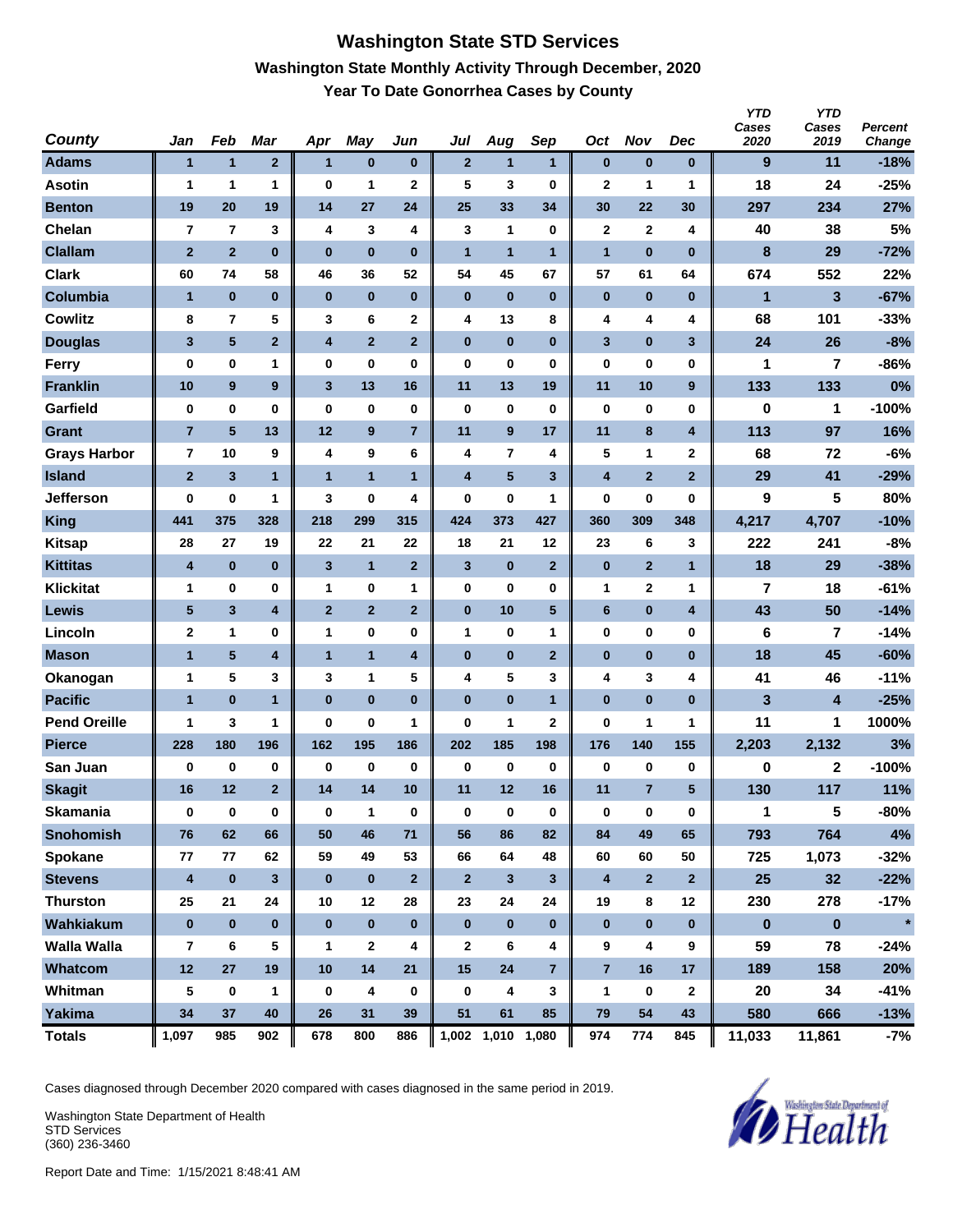# **Washington State STD Services Washington State Monthly Activity Through December, 2020 Year To Date Herpes Simplex Cases by County**

| <b>County</b>       | Jan                     | Feb                     | <b>Mar</b>              | Apr                     | <b>May</b>              | Jun                     | Jul             | Aug            | Sep              | Oct          | <b>Nov</b>     | Dec            | <b>YTD</b><br>Cases<br>2020 | <b>YTD</b><br>Cases<br>2019 | Percent<br>Change |
|---------------------|-------------------------|-------------------------|-------------------------|-------------------------|-------------------------|-------------------------|-----------------|----------------|------------------|--------------|----------------|----------------|-----------------------------|-----------------------------|-------------------|
| <b>Adams</b>        | $\bf{0}$                | $\pmb{0}$               | $\bf{0}$                | $\bf{0}$                | $\bf{0}$                | $\mathbf{1}$            | $\pmb{0}$       | $\bf{0}$       | $\mathbf{1}$     | $\bf{0}$     | $\bf{0}$       | $\bf{0}$       | $\mathbf{2}$                | 1                           | 100%              |
| <b>Asotin</b>       | 0                       | 0                       | 0                       | 0                       | 0                       | 0                       | $\bf{0}$        | 0              | 0                | 0            | 0              | 0              | 0                           | $\mathbf 2$                 | $-100%$           |
| <b>Benton</b>       | 4                       | $\mathbf{3}$            | 6                       | $\overline{\mathbf{4}}$ | $\sqrt{5}$              | 9                       | $6\phantom{1}6$ | 11             | 8                | $\mathbf{1}$ | 8              | 8              | 73                          | 60                          | 22%               |
| Chelan              | 1                       | 0                       | 1                       | 0                       | 0                       | 0                       | 0               | 0              | 0                | 0            | 0              | 0              | $\mathbf 2$                 | 9                           | $-78%$            |
| <b>Clallam</b>      | $\bf{0}$                | $\bf{0}$                | $\overline{2}$          | $\mathbf{1}$            | $\bf{0}$                | $\overline{\mathbf{4}}$ | $\bf{0}$        | $\bf{0}$       | $\bf{0}$         | $\mathbf{1}$ | $\bf{0}$       | $\bf{0}$       | 8                           | 10                          | $-20%$            |
| <b>Clark</b>        | 20                      | 23                      | 16                      | 6                       | 9                       | 17                      | 17              | 3              | 11               | 4            | 5              | 5              | 136                         | 279                         | $-51%$            |
| Columbia            | $\bf{0}$                | $\bf{0}$                | $\bf{0}$                | $\bf{0}$                | $\pmb{0}$               | $\bf{0}$                | $\bf{0}$        | $\bf{0}$       | $\bf{0}$         | $\pmb{0}$    | $\bf{0}$       | $\bf{0}$       | $\bf{0}$                    | $\pmb{0}$                   | $\star$           |
| <b>Cowlitz</b>      | 1                       | 0                       | 5                       | 0                       | 3                       | 0                       | $\mathbf 2$     | $\mathbf 2$    | $\bf{0}$         | 1            | 1              | 0              | 15                          | 13                          | 15%               |
| <b>Douglas</b>      | $\bf{0}$                | $\pmb{0}$               | 1                       | $\bf{0}$                | $\bf{0}$                | $\pmb{0}$               | $\pmb{0}$       | $\pmb{0}$      | $\bf{0}$         | $\pmb{0}$    | $\pmb{0}$      | $\bf{0}$       | $\mathbf{1}$                | 3                           | $-67%$            |
| <b>Ferry</b>        | 0                       | 0                       | 0                       | 0                       | $\bf{0}$                | 0                       | $\bf{0}$        | 0              | $\bf{0}$         | 0            | 0              | 0              | 0                           | 3                           | $-100%$           |
| <b>Franklin</b>     | $\boldsymbol{4}$        | $\overline{\mathbf{4}}$ | $\overline{\mathbf{3}}$ | $\bf{0}$                | $\mathbf{2}$            | $\mathbf{2}$            | $\overline{2}$  | 6              | $6\phantom{1}6$  | $\mathbf{2}$ | $\mathbf{2}$   | $\overline{2}$ | 35                          | 27                          | 30%               |
| Garfield            | 0                       | 0                       | 0                       | 0                       | $\bf{0}$                | 0                       | $\bf{0}$        | 0              | $\bf{0}$         | 0            | 0              | 0              | 0                           | 0                           | $\star$           |
| <b>Grant</b>        | $\mathbf{3}$            | $\overline{2}$          | $\mathbf{1}$            | $\mathbf{1}$            | $\mathbf{3}$            | $\bf{0}$                | $\pmb{0}$       | $\mathbf{2}$   | $\mathbf{1}$     | $\mathbf{1}$ | $\bf{0}$       | $\bf{0}$       | 14                          | 28                          | $-50%$            |
| <b>Grays Harbor</b> | $\mathbf{2}$            | 1                       | 1                       | 1                       | 3                       | 1                       | 0               | 1              | 1                | 0            | 0              | 0              | 11                          | 18                          | $-39%$            |
| <b>Island</b>       | $\mathbf{2}$            | 3                       | $\overline{2}$          | $\mathbf{1}$            | $\mathbf{1}$            | $\mathbf{1}$            | $\overline{1}$  | $\mathbf{1}$   | $\bf{0}$         | 1            | 3              | $\overline{2}$ | 18                          | 19                          | $-5%$             |
| <b>Jefferson</b>    | 0                       | 0                       | 0                       | 0                       | 0                       | 0                       | 0               | 0              | 0                | 0            | 0              | 0              | 0                           | $\mathbf{2}$                | $-100%$           |
| <b>King</b>         | $\bf{0}$                | $\pmb{0}$               | $\bf{0}$                | $\bf{0}$                | $\bf{0}$                | $\bf{0}$                | $6\phantom{1}$  | $\mathbf{1}$   | $\bf{0}$         | $\pmb{0}$    | $\mathbf{1}$   | $\mathbf{1}$   | $\boldsymbol{9}$            | 17                          | $-47%$            |
| <b>Kitsap</b>       | $\overline{\mathbf{r}}$ | 8                       | 5                       | 8                       | 9                       | 5                       | 6               | 9              | 3                | 5            | 6              | 6              | 77                          | 87                          | $-11%$            |
| <b>Kittitas</b>     | $\bf{0}$                | $\mathbf{1}$            | 1                       | $\mathbf{1}$            | $\mathbf{2}$            | $\mathbf{1}$            | $\pmb{0}$       | $\pmb{0}$      | $\mathbf{2}$     | $\pmb{0}$    | $\bf{0}$       | $\bf{0}$       | 8                           | 16                          | $-50%$            |
| <b>Klickitat</b>    | 0                       | 1                       | 0                       | 0                       | $\bf{0}$                | 0                       | $\bf{0}$        | 0              | $\bf{0}$         | 0            | $\bf{0}$       | $\bf{0}$       | 1                           | 2                           | $-50%$            |
| <b>Lewis</b>        | $\bf{0}$                | $\mathbf{1}$            | 1                       | $\mathbf{1}$            | $\mathbf{1}$            | $\mathbf{1}$            | $\pmb{0}$       | $\pmb{0}$      | $\bf{0}$         | $\mathbf{1}$ | $\mathbf{1}$   | $\bf{0}$       | $\overline{7}$              | 1                           | 600%              |
| Lincoln             | 0                       | 0                       | 0                       | 0                       | $\bf{0}$                | 1                       | 0               | 0              | $\bf{0}$         | 0            | $\bf{0}$       | 0              | 1                           | 0                           | $\star$           |
| <b>Mason</b>        | $\mathbf{1}$            | $\mathbf{1}$            | $\overline{2}$          | $\mathbf{2}$            | $\mathbf{2}$            | $\pmb{0}$               | $\pmb{0}$       | $\pmb{0}$      | $\bf{0}$         | $\pmb{0}$    | $\bf{0}$       | $\bf{0}$       | 8                           | $\bf8$                      | 0%                |
| Okanogan            | 1                       | 0                       | 1                       | 1                       | 1                       | 3                       | $\mathbf 1$     | 3              | $\bf{0}$         | 1            | 0              | 1              | 13                          | 13                          | 0%                |
| <b>Pacific</b>      | $\bf{0}$                | $\bf{0}$                | $\bf{0}$                | $\mathbf{2}$            | $\mathbf{1}$            | $\bf{0}$                | $\bf{0}$        | $\bf{0}$       | $\bf{0}$         | $\bf{0}$     | $\bf{0}$       | $\bf{0}$       | 3                           | $\pmb{0}$                   | $\star$           |
| <b>Pend Oreille</b> | 1                       | 0                       | 0                       | 0                       | 0                       | 0                       | 0               | 0              | 0                | 0            | 0              | 1              | 2                           | 3                           | $-33%$            |
| <b>Pierce</b>       | 60                      | 54                      | 31                      | 34                      | 31                      | 38                      | 38              | 22             | 37               | 35           | 29             | 37             | 446                         | 564                         | $-21%$            |
| San Juan            | 0                       | 0                       | 0                       | 0                       | 0                       | 0                       | 0               | 0              | $\bf{0}$         | 0            | 0              | 0              | 0                           | 2                           | $-100%$           |
| <b>Skagit</b>       | $\mathbf{2}$            | $\overline{2}$          | $\overline{\mathbf{3}}$ | $\mathbf{2}$            | ${\bf 5}$               | $6\phantom{1}$          | $\mathbf{2}$    | $\mathbf{1}$   | $5\phantom{.0}$  | 3            | $\overline{2}$ | $\bf{0}$       | 33                          | 50                          | $-34%$            |
| <b>Skamania</b>     | $\bf{0}$                | $\pmb{0}$               | $\bf{0}$                | $\pmb{0}$               | $\bf{0}$                | 0                       | $\mathbf 0$     | 0              | $\pmb{0}$        | $\pmb{0}$    | $\bf{0}$       | 0              | $\pmb{0}$                   | $\mathbf{2}$                | $-100%$           |
| <b>Snohomish</b>    | 18                      | 14                      | 13                      | 15                      | 14                      | 19                      | 18              | 10             | 13               | 19           | 13             | 11             | 177                         | 139                         | 27%               |
| Spokane             | 15                      | 10                      | 4                       | 9                       | $\mathbf{2}$            | $\overline{\mathbf{r}}$ | 3               | 3              | $\bf{0}$         | 3            | 6              | $\overline{7}$ | 69                          | 141                         | $-51%$            |
| <b>Stevens</b>      | $\overline{2}$          | $\pmb{0}$               | $3\phantom{a}$          | $\bf{0}$                | $\overline{\mathbf{1}}$ | $\pmb{0}$               | $\pmb{0}$       | $\mathbf{1}$   | $\mathbf{1}$     | $\pmb{0}$    | $\mathbf{1}$   | $\mathbf{1}$   | 10                          | $\overline{\mathbf{4}}$     | 150%              |
| <b>Thurston</b>     | 14                      | 6                       | 10                      | 5                       | $\bf8$                  | 6                       | 5               | 6              | 8                | 4            | 5              | $\mathbf{2}$   | 79                          | 90                          | $-12%$            |
| Wahkiakum           | $\bf{0}$                | $\bf{0}$                | $\mathbf{0}$            | $\bf{0}$                | $\pmb{0}$               | $\bf{0}$                | $\bf{0}$        | $\pmb{0}$      | $\bf{0}$         | $\pmb{0}$    | $\pmb{0}$      | $\mathbf{0}$   | $\pmb{0}$                   | $\pmb{0}$                   | $\star$           |
| <b>Walla Walla</b>  | 0                       | 0                       | 1                       | 0                       | $\pmb{0}$               | 1                       | 0               | 1              | 0                | 2            | 1              | 1              | 7                           | 19                          | $-63%$            |
| Whatcom             | 9                       | 10                      | 5 <sup>5</sup>          | $\mathbf{1}$            | $\overline{2}$          | 4                       | $\mathbf{3}$    | $\overline{9}$ | $\boldsymbol{9}$ | 4            | 5 <sup>5</sup> | $\mathbf{3}$   | 64                          | 60                          | 7%                |
| Whitman             | $\mathbf{1}$            | $\mathbf{2}$            | 0                       | $\pmb{0}$               | $\mathbf{1}$            | 0                       | $\mathbf{2}$    | 0              | 0                | 1            | 0              | 0              | 7                           | $\bf8$                      | $-13%$            |
| Yakima              | $\overline{7}$          | $\mathbf{3}$            | $\overline{\mathbf{2}}$ | $\mathbf{1}$            | $\pmb{0}$               | $\sqrt{5}$              | $\bf{2}$        | $\overline{2}$ | $\overline{2}$   | $\mathbf{1}$ | $\mathbf{1}$   | $\sqrt{5}$     | 31                          | 61                          | $-49%$            |
| <b>Totals</b>       | 175                     | 149                     | 120                     | 96                      | 106                     | 132                     | 114             | 94             | 108              | 90           | 90             | 93             | 1,367                       | 1,761                       | $-22%$            |

Cases diagnosed through December 2020 compared with cases diagnosed in the same period in 2019.

Washington State Department of Health STD Services (360) 236-3460

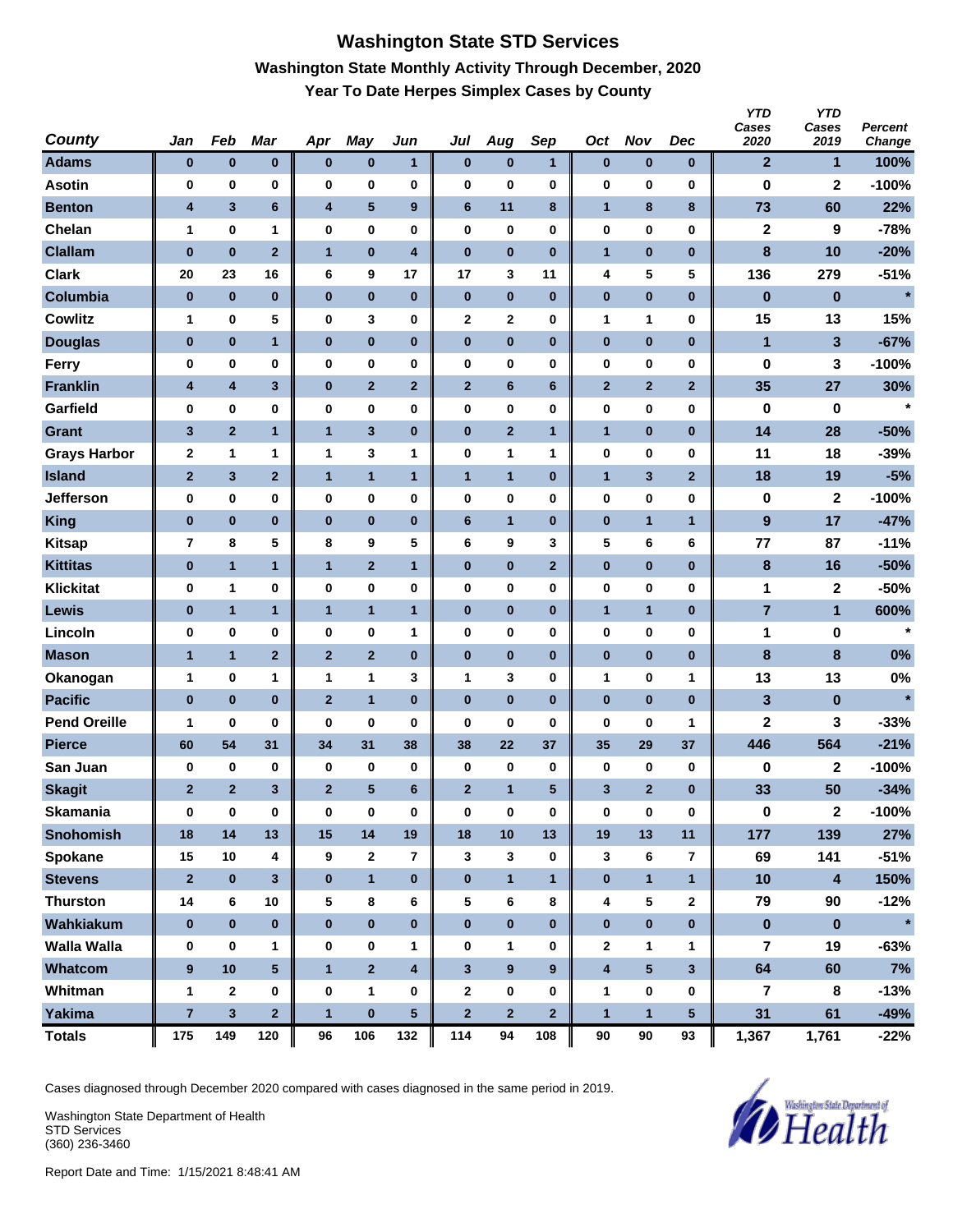### **Washington State STD Services Washington State Monthly Activity Through December, 2020 Year To Date Syphilis Cases by County**

| <b>County</b>       | Jan                     | Feb            | <b>Mar</b>     | Apr                     | May                     | Jun                     | Jul                     | Aug             | Sep                     | Oct                     | <b>Nov</b>              | <b>Dec</b>              | <b>YTD</b><br>Cases<br>2020 | <b>YTD</b><br>Cases<br>2019 | Percent<br>Change |
|---------------------|-------------------------|----------------|----------------|-------------------------|-------------------------|-------------------------|-------------------------|-----------------|-------------------------|-------------------------|-------------------------|-------------------------|-----------------------------|-----------------------------|-------------------|
| <b>Adams</b>        | $\bf{0}$                | $\pmb{0}$      | 1              | $\bf{0}$                | $\pmb{0}$               | 1                       | $\mathbf{1}$            | $\bf{0}$        | $\bf{0}$                | $\mathbf{1}$            | $\mathbf{2}$            | $\mathbf{1}$            | 7                           | 5                           | 40%               |
| <b>Asotin</b>       | 0                       | 0              | 0              | 0                       | 0                       | 0                       | $\mathbf{2}$            | 0               | 0                       | 0                       | 0                       | 0                       | $\mathbf 2$                 | 0                           | $\star$           |
| <b>Benton</b>       | $\mathbf{1}$            | 4              | 4              | $\mathbf{3}$            | $\pmb{0}$               | 3                       | $\overline{\mathbf{4}}$ | 4               | $\overline{7}$          | 9                       | $\overline{7}$          | 3                       | 49                          | 43                          | 14%               |
| Chelan              | 0                       | 1              | 1              | 0                       | 1                       | 1                       | 0                       | 1               | $\bf{0}$                | 0                       | 0                       | 0                       | 5                           | 10                          | $-50%$            |
| <b>Clallam</b>      | $\bf{0}$                | $\bf{0}$       | $\bf{0}$       | $\bf{0}$                | $\bf{0}$                | $\bf{0}$                | $\bf{0}$                | $\bf{0}$        | $\mathbf{1}$            | $\pmb{0}$               | $\bf{0}$                | $\bf{0}$                | $\mathbf{1}$                | $6\phantom{1}$              | $-83%$            |
| <b>Clark</b>        | 26                      | 12             | 11             | 5                       | 4                       | 14                      | 8                       | 13              | 8                       | 9                       | 18                      | 6                       | 134                         | 124                         | 8%                |
| Columbia            | $\bf{0}$                | $\bf{0}$       | $\bf{0}$       | $\bf{0}$                | $\pmb{0}$               | $\bf{0}$                | $\bf{0}$                | $\bf{0}$        | $\bf{0}$                | $\pmb{0}$               | $\bf{0}$                | $\bf{0}$                | $\bf{0}$                    | $\bf{0}$                    | $\star$           |
| <b>Cowlitz</b>      | 3                       | $\mathbf 2$    | 1              | 1                       | $\mathbf{2}$            | 1                       | $\bf{0}$                | 2               | 3                       | 3                       | 2                       | 1                       | 21                          | 37                          | $-43%$            |
| <b>Douglas</b>      | $\bf{0}$                | $\pmb{0}$      | $\bf{0}$       | $\bf{0}$                | $\pmb{0}$               | $\pmb{0}$               | $\pmb{0}$               | $\mathbf{1}$    | $\bf{0}$                | $\pmb{0}$               | $\bf{0}$                | $\bf{0}$                | $\mathbf{1}$                | 3                           | $-67%$            |
| <b>Ferry</b>        | 0                       | 0              | 0              | 0                       | $\bf{0}$                | 0                       | $\bf{0}$                | 0               | $\bf{0}$                | 0                       | 0                       | 0                       | 0                           | 0                           | $\star$           |
| <b>Franklin</b>     | $\mathbf{2}$            | $\mathbf{2}$   | 1              | $\bf{0}$                | $\mathbf{2}$            | $\mathbf{2}$            | $\overline{\mathbf{4}}$ | $\mathbf{2}$    | 4                       | $\mathbf{2}$            | 4                       | $\mathbf{1}$            | 26                          | 35                          | $-26%$            |
| Garfield            | 0                       | 0              | 0              | 0                       | $\bf{0}$                | 0                       | $\bf{0}$                | 0               | 0                       | 0                       | 0                       | 0                       | 0                           | 0                           | $\star$           |
| <b>Grant</b>        | $\overline{\mathbf{4}}$ | $\mathbf{3}$   | $\bf{0}$       | $\mathbf{2}$            | $\mathbf{1}$            | 3                       | $\overline{2}$          | $\pmb{0}$       | $\mathbf{2}$            | $\mathbf{1}$            | $\mathbf{2}$            | $\bf{0}$                | 20                          | 21                          | $-5%$             |
| <b>Grays Harbor</b> | 4                       | 0              | 0              | 1                       | 0                       | 0                       | $\mathbf 2$             | 6               | 7                       | 3                       | 1                       | 0                       | 24                          | 23                          | 4%                |
| <b>Island</b>       | $\mathbf{1}$            | $\mathbf{1}$   | $\bf{0}$       | $\bf{0}$                | $\bf{0}$                | $\mathbf{1}$            | $\bf{0}$                | $\bf{0}$        | $\bf{0}$                | $\pmb{0}$               | $\mathbf{1}$            | $\bf{0}$                | 4                           | 5                           | $-20%$            |
| <b>Jefferson</b>    | 0                       | 1              | 0              | 1                       | 0                       | 0                       | 0                       | 0               | 0                       | 0                       | 0                       | 0                       | $\mathbf 2$                 | 0                           | $\star$           |
| <b>King</b>         | 79                      | 76             | 67             | 47                      | 56                      | 73                      | 75                      | 58              | 57                      | 77                      | 80                      | 30                      | 775                         | 996                         | $-22%$            |
| <b>Kitsap</b>       | 6                       | 0              | 1              | 0                       | 0                       | 2                       | 4                       | 1               | $\mathbf 2$             | 1                       | 3                       | 0                       | 20                          | 45                          | $-56%$            |
| <b>Kittitas</b>     | $\bf{0}$                | $\pmb{0}$      | $\bf{0}$       | $\bf{0}$                | $\mathbf{1}$            | $\bf{0}$                | $\bf{0}$                | 0               | $\mathbf{1}$            | $\pmb{0}$               | $\bf{0}$                | $\bf{0}$                | $\mathbf{2}$                | 3                           | $-33%$            |
| <b>Klickitat</b>    | 0                       | 0              | 0              | 0                       | 0                       | 0                       | $\bf{0}$                | 0               | $\bf{0}$                | 0                       | $\bf{0}$                | 0                       | 0                           | 0                           | $\star$           |
| <b>Lewis</b>        | 1                       | $\mathbf{1}$   | $\bf{0}$       | $\mathbf{1}$            | $\mathbf{1}$            | $\mathbf{2}$            | $\pmb{0}$               | 4               | 1                       | $\mathbf{1}$            | $\mathbf{2}$            | $\bf{0}$                | 14                          | 12                          | 17%               |
| Lincoln             | 0                       | 0              | 1              | 1                       | $\bf{0}$                | 0                       | $\bf{0}$                | 0               | $\bf{0}$                | 0                       | 0                       | 0                       | 2                           | 0                           | $\star$           |
| <b>Mason</b>        | $\mathbf{2}$            | 5              | $\mathbf{1}$   | $\mathbf{3}$            | $\mathbf{2}$            | $\mathbf{2}$            | $\mathbf{1}$            | $\mathbf{1}$    | $\bf{0}$                | $\overline{\mathbf{r}}$ | 5                       | $\mathbf{1}$            | 30                          | 40                          | $-25%$            |
| Okanogan            | $\bf{0}$                | 0              | 1              | 0                       | 1                       | 1                       | 0                       | 1               | $\bf{0}$                | 0                       | 0                       | 0                       | 4                           | 3                           | 33%               |
| <b>Pacific</b>      | $\bf{0}$                | $\bf{0}$       | $\bf{0}$       | $\mathbf{1}$            | $\overline{2}$          | $\bf{0}$                | $\bf{0}$                | $\bf{0}$        | $\mathbf{2}$            | $\bf{0}$                | $\bf{0}$                | $\bf{0}$                | 5                           | 5                           | 0%                |
| <b>Pend Oreille</b> | 0                       | 0              | 0              | 0                       | 0                       | 0                       | 0                       | 0               | 0                       | 0                       | 0                       | 0                       | 0                           | 0                           | $\star$           |
| <b>Pierce</b>       | 22                      | 22             | 20             | 12                      | 20                      | 23                      | 29                      | 14              | 20                      | 19                      | 22                      | 29                      | 252                         | 260                         | $-3%$             |
| San Juan            | 0                       | 0              | 0              | 0                       | 0                       | 1                       | 0                       | 0               | $\mathbf{1}$            | 0                       | 0                       | 0                       | 2                           | 3                           | $-33%$            |
| <b>Skagit</b>       | $\bf{0}$                | $\overline{2}$ | $\overline{2}$ | 1                       | $\overline{\mathbf{4}}$ | $\mathbf{1}$            | $\mathbf{1}$            | 4               | 3                       | $\bf{0}$                | $\mathbf{1}$            | $\bf{0}$                | 19                          | 11                          | 73%               |
| <b>Skamania</b>     | $\bf{0}$                | 0              | $\bf{0}$       | $\pmb{0}$               | $\bf{0}$                | 0                       | $\bf{0}$                | 0               | $\pmb{0}$               | $\bf{0}$                | $\bf{0}$                | 0                       | $\pmb{0}$                   | $\mathbf{1}$                | $-100%$           |
| <b>Snohomish</b>    | 9                       | 14             | 11             | 16                      | 11                      | 13                      | 9                       | 15              | 13                      | $\boldsymbol{9}$        | 12                      | 15                      | 147                         | 151                         | $-3%$             |
| Spokane             | 18                      | 27             | 18             | 17                      | 12                      | 9                       | 11                      | 16              | 12                      | 12                      | 13                      | 4                       | 169                         | 287                         | $-41%$            |
| <b>Stevens</b>      | $\mathbf{1}$            | $\mathbf{1}$   | $\mathbf{0}$   | $\bf{0}$                | $\mathbf{1}$            | $\bf{0}$                | $\mathbf{1}$            | $\bf{0}$        | $\mathbf{1}$            | $\pmb{0}$               | $\mathbf{1}$            | $\bf{0}$                | $6\phantom{a}$              | $\overline{\mathbf{5}}$     | 20%               |
| <b>Thurston</b>     | ${\bf 5}$               | $\mathbf 2$    | 0              | 6                       | $\mathbf 2$             | 7                       | 4                       | 8               | $\overline{\mathbf{r}}$ | 6                       | $\mathbf{2}$            | 4                       | 53                          | 50                          | $6\%$             |
| Wahkiakum           | $\pmb{0}$               | $\pmb{0}$      | $\mathbf{1}$   | $\bf{0}$                | $\pmb{0}$               | $\pmb{0}$               | $\bf{0}$                | $\pmb{0}$       | $\pmb{0}$               | $\pmb{0}$               | $\pmb{0}$               | $\bf{0}$                | $\mathbf{1}$                | $\pmb{0}$                   | $\star$           |
| <b>Walla Walla</b>  | 0                       | 1              | 1              | 1                       | $\pmb{0}$               | 0                       | $\mathbf{2}$            | 0               | 0                       | 1                       | 1                       | 0                       | 7                           | 4                           | 75%               |
| Whatcom             | $\overline{2}$          | $\overline{2}$ | $\overline{2}$ | $\bf{0}$                | $\mathbf{3}$            | $\overline{\mathbf{3}}$ | $\overline{\mathbf{4}}$ | $5\phantom{.0}$ | $\overline{\mathbf{2}}$ | $\pmb{0}$               | $\mathbf{1}$            | 2 <sup>1</sup>          | 26                          | 26                          | $0\%$             |
| Whitman             | 0                       | 0              | 0              | 0                       | $\pmb{0}$               | 0                       | $\bf{0}$                | 0               | $\mathbf{2}$            | 1                       | 0                       | 1                       | 4                           | 4                           | $0\%$             |
| Yakima              | $\mathbf 2$             | $\pmb{0}$      | $6\phantom{a}$ | $\overline{\mathbf{4}}$ | $\pmb{0}$               | $\overline{2}$          | $\bf 6$                 | $\pmb{9}$       | $\overline{\mathbf{4}}$ | $\bf 6$                 | $\overline{\mathbf{4}}$ | $\overline{\mathbf{4}}$ | 47                          | 40                          | 18%               |
| <b>Totals</b>       | 188                     | 179            | 151            | 123                     | 126                     | 165                     | 170                     | 165             | 160                     | 168                     | 184                     | 102                     | 1,881                       | 2,258                       | $-17%$            |

Cases diagnosed through December 2020 compared with cases diagnosed in the same period in 2019.

Washington State Department of Health STD Services (360) 236-3460

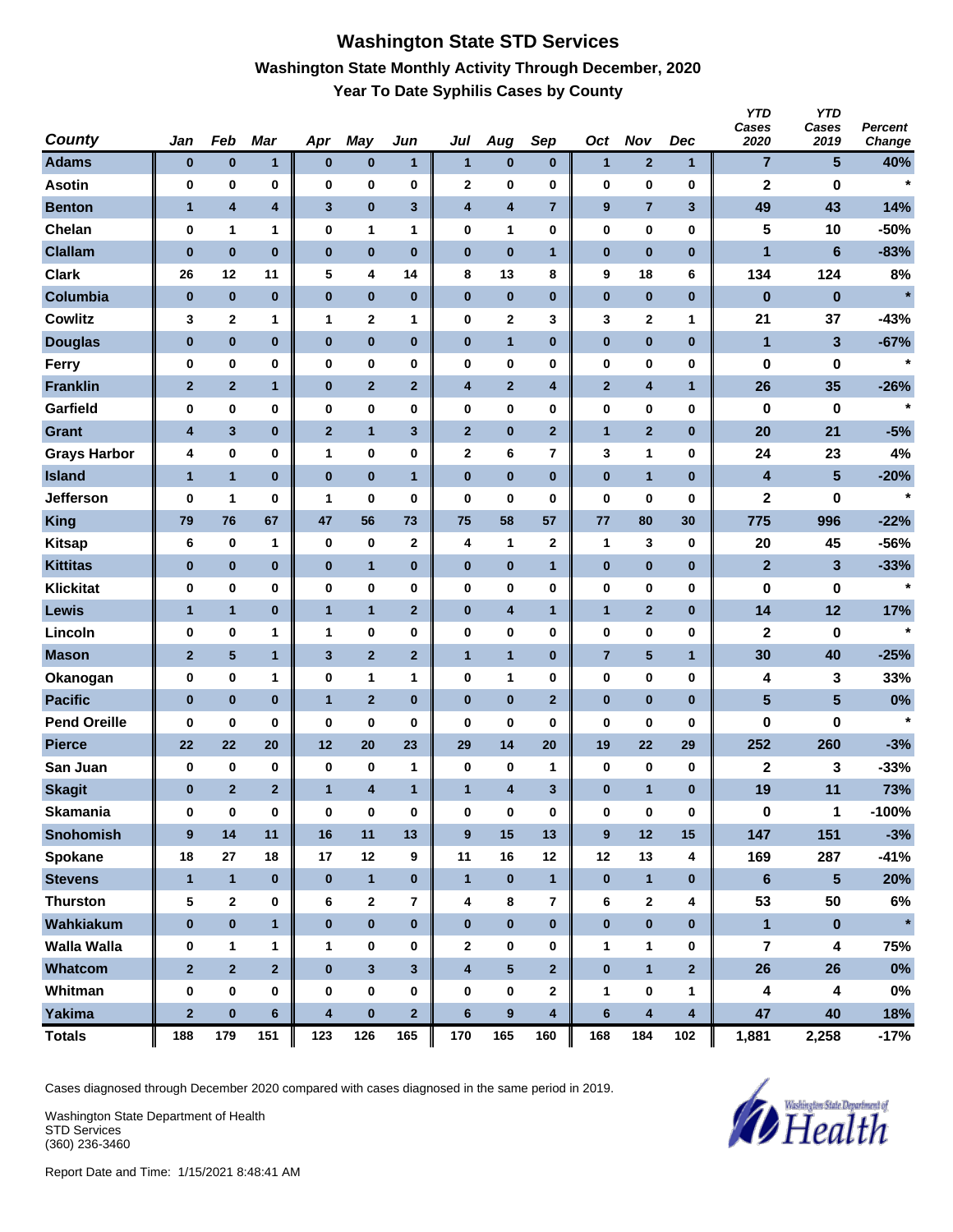# **Washington State STD Services Washington State Monthly Activity Through December, 2020 Year To Date Syphilis-P&S Cases by County**

| <b>County</b>       | Jan                     | Feb            | <b>Mar</b>              | Apr            | May            | Jun                     | Jul            | Aug                     | Sep            | Oct                     | <b>Nov</b>              | Dec                     | <b>YTD</b><br>Cases<br>2020 | <b>YTD</b><br>Cases<br>2019 | Percent<br>Change |
|---------------------|-------------------------|----------------|-------------------------|----------------|----------------|-------------------------|----------------|-------------------------|----------------|-------------------------|-------------------------|-------------------------|-----------------------------|-----------------------------|-------------------|
| <b>Adams</b>        | $\bf{0}$                | $\pmb{0}$      | 1                       | $\pmb{0}$      | $\bf{0}$       | $\bf{0}$                | $\pmb{0}$      | $\pmb{0}$               | $\bf{0}$       | $\mathbf{1}$            | $\mathbf{2}$            | $\bf{0}$                | 4                           | $\mathbf{2}$                | 100%              |
| <b>Asotin</b>       | $\bf{0}$                | 0              | 0                       | 0              | $\bf{0}$       | 0                       | 1              | 0                       | $\bf{0}$       | 0                       | 0                       | $\bf{0}$                | 1                           | 0                           | $\star$           |
| <b>Benton</b>       | $\bf{0}$                | $\mathbf{1}$   | $\overline{2}$          | 3              | $\bf{0}$       | $\mathbf{1}$            | 4              | 3                       | 4              | 4                       | 3                       | $\overline{2}$          | 27                          | 23                          | 17%               |
| Chelan              | $\bf{0}$                | 0              | 0                       | 0              | $\pmb{0}$      | 0                       | 0              | 0                       | 0              | 0                       | $\bf{0}$                | 0                       | $\pmb{0}$                   | 3                           | $-100%$           |
| <b>Clallam</b>      | $\bf{0}$                | $\bf{0}$       | $\bf{0}$                | $\bf{0}$       | $\bf{0}$       | $\bf{0}$                | $\bf{0}$       | $\bf{0}$                | $\bf{0}$       | $\pmb{0}$               | $\bf{0}$                | $\bf{0}$                | $\bf{0}$                    | $\mathbf{2}$                | $-100%$           |
| <b>Clark</b>        | 13                      | 3              | 6                       | 1              | 2              | 9                       | 2              | 2                       | 7              | 5                       | 8                       | 1                       | 59                          | 37                          | 59%               |
| Columbia            | $\bf{0}$                | $\pmb{0}$      | $\bf{0}$                | $\pmb{0}$      | $\pmb{0}$      | $\pmb{0}$               | $\pmb{0}$      | $\bf{0}$                | $\bf{0}$       | $\pmb{0}$               | $\bf{0}$                | $\bf{0}$                | $\bf{0}$                    | $\pmb{0}$                   | $\star$           |
| <b>Cowlitz</b>      | 0                       | 0              | 0                       | 1              | 1              | 0                       | 0              | 2                       | $\bf{0}$       | 1                       | 1                       | 0                       | 6                           | 20                          | $-70%$            |
| <b>Douglas</b>      | $\bf{0}$                | $\pmb{0}$      | $\bf{0}$                | 0              | $\pmb{0}$      | $\pmb{0}$               | $\pmb{0}$      | $\mathbf{1}$            | $\bf{0}$       | $\bf{0}$                | $\pmb{0}$               | $\bf{0}$                | 1                           | $\mathbf{1}$                | 0%                |
| Ferry               | $\bf{0}$                | 0              | 0                       | 0              | $\bf{0}$       | 0                       | 0              | 0                       | 0              | 0                       | 0                       | 0                       | 0                           | 0                           | $\star$           |
| <b>Franklin</b>     | $\bf{0}$                | $\pmb{0}$      | 1                       | $\bf{0}$       | $\overline{1}$ | $\mathbf{1}$            | $\mathbf{2}$   | $\mathbf{1}$            | $\mathbf{2}$   | $\pmb{0}$               | $\mathbf{2}$            | $\bf{0}$                | 10                          | 11                          | $-9%$             |
| Garfield            | $\bf{0}$                | 0              | 0                       | 0              | $\bf{0}$       | 0                       | 0              | 0                       | $\bf{0}$       | 0                       | 0                       | $\bf{0}$                | 0                           | 0                           | $\star$           |
| <b>Grant</b>        | $\overline{2}$          | $\pmb{0}$      | $\bf{0}$                | $\mathbf{2}$   | $\overline{1}$ | $\pmb{0}$               | $\pmb{0}$      | $\pmb{0}$               | $\overline{2}$ | $\bf{0}$                | $\mathbf{1}$            | $\bf{0}$                | $\pmb{8}$                   | $\overline{7}$              | 14%               |
| <b>Grays Harbor</b> | $\mathbf{2}$            | 0              | 0                       | 1              | $\bf{0}$       | 0                       | 1              | $\mathbf 2$             | 5              | 0                       | 1                       | 0                       | 12                          | 8                           | 50%               |
| <b>Island</b>       | $\mathbf{1}$            | $\bf{0}$       | $\bf{0}$                | $\bf{0}$       | $\bf{0}$       | $\bf{0}$                | $\bf{0}$       | $\bf{0}$                | $\bf{0}$       | $\bf{0}$                | $\bf{0}$                | $\bf{0}$                | 1                           | $\mathbf{1}$                | 0%                |
| <b>Jefferson</b>    | 0                       | 0              | 0                       | 0              | 0              | 0                       | 0              | 0                       | 0              | 0                       | 0                       | 0                       | 0                           | 0                           | $\star$           |
| <b>King</b>         | 24                      | 27             | 26                      | 19             | 26             | 30                      | 36             | 20                      | 21             | 36                      | 27                      | 13                      | 305                         | 346                         | $-12%$            |
| <b>Kitsap</b>       | $\mathbf 1$             | 0              | 0                       | 0              | 0              | 1                       | 1              | 0                       | $\mathbf 2$    | 1                       | 2                       | $\bf{0}$                | 8                           | 22                          | $-64%$            |
| <b>Kittitas</b>     | $\bf{0}$                | $\pmb{0}$      | $\bf{0}$                | 0              | $\bf{0}$       | $\pmb{0}$               | $\pmb{0}$      | 0                       | $\mathbf{1}$   | $\bf{0}$                | $\bf{0}$                | $\bf{0}$                | 1                           | $\mathbf{2}$                | $-50%$            |
| <b>Klickitat</b>    | $\bf{0}$                | 0              | 0                       | 0              | 0              | 0                       | 0              | 0                       | 0              | 0                       | 0                       | $\mathbf 0$             | 0                           | 0                           | $\star$           |
| <b>Lewis</b>        | $\bf{0}$                | $\mathbf{1}$   | $\bf{0}$                | $\bf{0}$       | $\pmb{0}$      | $\mathbf{1}$            | $\pmb{0}$      | $\mathbf{1}$            | $\mathbf{1}$   | $\pmb{0}$               | $\mathbf{2}$            | $\bf{0}$                | $6\phantom{a}$              | 10                          | $-40%$            |
| Lincoln             | $\bf{0}$                | 0              | 0                       | 0              | $\bf{0}$       | 0                       | 0              | 0                       | $\bf{0}$       | 0                       | 0                       | $\bf{0}$                | 0                           | 0                           | $\star$           |
| <b>Mason</b>        | $\bf{0}$                | $\pmb{0}$      | $\bf{0}$                | $\pmb{0}$      | $\overline{1}$ | $\mathbf{1}$            | $\pmb{0}$      | $\pmb{0}$               | $\bf{0}$       | 3                       | $\mathbf{2}$            | $\mathbf{1}$            | $\pmb{8}$                   | $\bf8$                      | $0\%$             |
| Okanogan            | 0                       | 0              | 0                       | 0              | $\bf{0}$       | 0                       | 0              | 1                       | $\bf{0}$       | 0                       | 0                       | 0                       | 1                           | 0                           | $\star$           |
| <b>Pacific</b>      | $\bf{0}$                | $\bf{0}$       | $\bf{0}$                | $\bf{0}$       | $\bf{0}$       | $\bf{0}$                | $\bf{0}$       | $\bf{0}$                | $\mathbf{1}$   | $\pmb{0}$               | $\bf{0}$                | $\bf{0}$                | 1                           | $\pmb{0}$                   | $\star$           |
| <b>Pend Oreille</b> | 0                       | 0              | 0                       | 0              | $\bf{0}$       | 0                       | 0              | 0                       | 0              | 0                       | 0                       | 0                       | 0                           | 0                           | $\star$           |
| <b>Pierce</b>       | $\overline{7}$          | 8              | 9                       | $6\phantom{a}$ | 12             | 16                      | 13             | $\overline{\mathbf{4}}$ | $6\phantom{1}$ | $\overline{7}$          | 8                       | 6                       | 102                         | 92                          | 11%               |
| San Juan            | 0                       | 0              | 0                       | 0              | 0              | 1                       | 0              | 0                       | 0              | 0                       | 0                       | 0                       | 1                           | 1                           | 0%                |
| <b>Skagit</b>       | $\bf{0}$                | $\mathbf{1}$   | 1                       | $\mathbf{1}$   | $\mathbf{1}$   | $\mathbf{1}$            | $\bf{0}$       | $\overline{2}$          | $\overline{2}$ | $\bf{0}$                | $\mathbf{1}$            | $\bf{0}$                | 10                          | 6                           | 67%               |
| <b>Skamania</b>     | $\bf{0}$                | 0              | 0                       | $\bf{0}$       | $\bf{0}$       | 0                       | 0              | 0                       | $\pmb{0}$      | $\bf{0}$                | 0                       | $\bf{0}$                | $\pmb{0}$                   | $\mathbf{1}$                | $-100%$           |
| <b>Snohomish</b>    | $\overline{\mathbf{4}}$ | $\mathbf{3}$   | $\overline{\mathbf{2}}$ | $\overline{7}$ | ${\bf 5}$      | $\overline{\mathbf{4}}$ | $\sqrt{5}$     | $\overline{7}$          | $\overline{7}$ | $\overline{\mathbf{5}}$ | $\bf 6$                 | $5\phantom{.0}$         | 60                          | 47                          | 28%               |
| Spokane             | 6                       | 5              | 9                       | 9              | $\overline{7}$ | 5                       | 4              | $10$                    | 6              | 4                       | 6                       | $\mathbf{2}$            | 73                          | 129                         | $-43%$            |
| <b>Stevens</b>      | $\mathbf{1}$            | $\mathbf{1}$   | $\pmb{0}$               | $\bf{0}$       | $\mathbf{1}$   | $\bf{0}$                | $\mathbf{1}$   | $\pmb{0}$               | $\bf{0}$       | $\pmb{0}$               | $\pmb{0}$               | $\mathbf{0}$            | $\overline{\mathbf{4}}$     | $\overline{\mathbf{2}}$     | 100%              |
| <b>Thurston</b>     | $\bf{2}$                | 1              | 0                       | 5              | $\mathbf{1}$   | 4                       | $\mathbf{2}$   | 5                       | 5              | $\mathbf 2$             | $\mathbf{2}$            | 1                       | 30                          | 27                          | 11%               |
| Wahkiakum           | $\pmb{0}$               | $\pmb{0}$      | $\mathbf{0}$            | $\bf{0}$       | $\pmb{0}$      | $\pmb{0}$               | $\pmb{0}$      | $\bf{0}$                | $\bf{0}$       | $\pmb{0}$               | $\pmb{0}$               | $\bf{0}$                | $\pmb{0}$                   | $\pmb{0}$                   | $\star$           |
| <b>Walla Walla</b>  | 0                       | 0              | 0                       | 0              | 0              | 0                       | 1              | 0                       | 0              | 0                       | 0                       | 0                       | 1                           | 0                           | $\star$           |
| Whatcom             | $\pmb{0}$               | $\overline{2}$ | $\overline{2}$          | $\bf{0}$       | $\pmb{0}$      | $\mathbf{1}$            | $\overline{2}$ | $\mathbf{1}$            | $\mathbf{1}$   | $\pmb{0}$               | $\overline{1}$          | $\overline{\mathbf{2}}$ | 12                          | 11                          | 9%                |
| Whitman             | $\pmb{0}$               | 0              | 0                       | $\bf{0}$       | 0              | 0                       | $\bf{0}$       | $\pmb{0}$               | $\mathbf{1}$   | 0                       | 0                       | $\mathbf{1}$            | $\boldsymbol{2}$            | $\mathbf{3}$                | $-33%$            |
| Yakima              | $\pmb{0}$               | $\pmb{0}$      | $\overline{2}$          | $\mathbf{2}$   | $\pmb{0}$      | $\mathbf{1}$            | $\mathbf{1}$   | 4                       | $\overline{2}$ | $\overline{\mathbf{2}}$ | $\overline{\mathbf{4}}$ | $\mathbf{3}$            | 21                          | 8                           | 163%              |
| <b>Totals</b>       | 63                      | 53             | 61                      | 57             | 59             | 77                      | 76             | 66                      | ${\bf 76}$     | $\bf 71$                | 79                      | 37                      | 775                         | 830                         | $-7%$             |

Cases diagnosed through December 2020 compared with cases diagnosed in the same period in 2019.

Washington State Department of Health STD Services (360) 236-3460

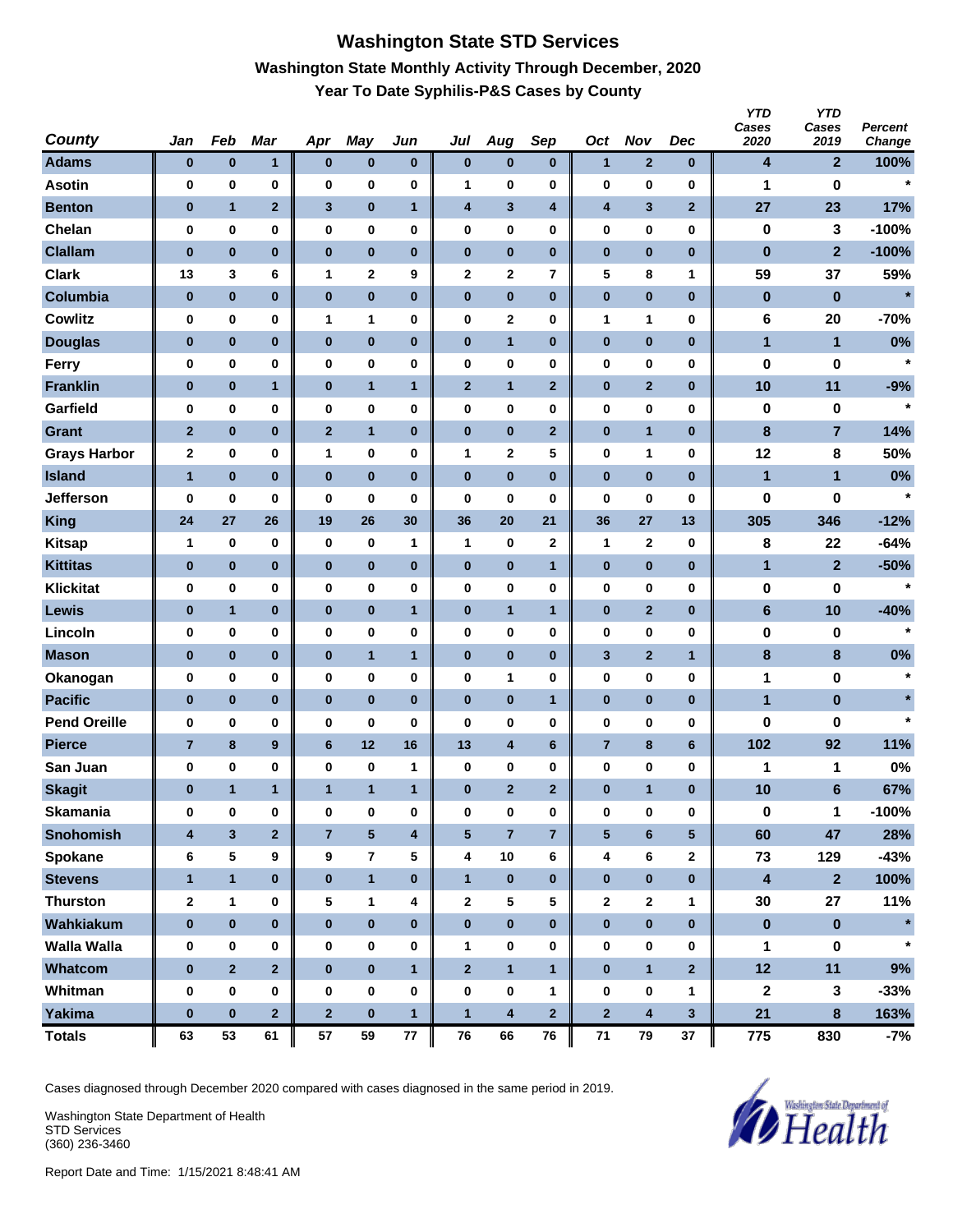# **Washington State STD Services Washington State Monthly Activity Through December, 2020 Year To Date Syphilis-EL Cases by County**

| <b>County</b>       | Jan             | Feb                     | <b>Mar</b>              | Apr          | May                     | Jun                     | Jul                     | Aug                     | Sep                     | Oct          | <b>Nov</b>     | Dec          | <b>YTD</b><br>Cases<br>2020 | <b>YTD</b><br>Cases<br>2019 | Percent<br>Change |
|---------------------|-----------------|-------------------------|-------------------------|--------------|-------------------------|-------------------------|-------------------------|-------------------------|-------------------------|--------------|----------------|--------------|-----------------------------|-----------------------------|-------------------|
| <b>Adams</b>        | $\bf{0}$        | $\bf{0}$                | $\pmb{0}$               | $\bf{0}$     | $\pmb{0}$               | $\bf{0}$                | $\bf{0}$                | $\pmb{0}$               | $\bf{0}$                | $\pmb{0}$    | $\bf{0}$       | $\bf{0}$     | $\bf{0}$                    | 1                           | $-100%$           |
| <b>Asotin</b>       | 0               | 0                       | 0                       | 0            | $\bf{0}$                | 0                       | 0                       | 0                       | $\bf{0}$                | 0            | $\bf{0}$       | 0            | 0                           | $\bf{0}$                    | $\star$           |
| <b>Benton</b>       | $\bf{0}$        | $\mathbf{1}$            | $\mathbf{1}$            | $\pmb{0}$    | $\pmb{0}$               | $\mathbf{2}$            | $\pmb{0}$               | $\mathbf{1}$            | $\pmb{0}$               | 3            | $\bf{0}$       | $\mathbf{1}$ | $\boldsymbol{9}$            | 10                          | $-10%$            |
| Chelan              | 0               | 1                       | 0                       | 0            | 0                       | 0                       | 0                       | 1                       | 0                       | 0            | $\bf{0}$       | 0            | $\mathbf 2$                 | 3                           | $-33%$            |
| <b>Clallam</b>      | $\pmb{0}$       | $\bf{0}$                | $\bf{0}$                | $\bf{0}$     | $\bf{0}$                | $\bf{0}$                | $\bf{0}$                | $\bf{0}$                | $\bf{0}$                | $\pmb{0}$    | $\bf{0}$       | $\bf{0}$     | $\pmb{0}$                   | 1                           | $-100%$           |
| <b>Clark</b>        | 6               | 4                       | 3                       | 1            | 1                       | 4                       | 1                       | 6                       | 1                       | 0            | 6              | 3            | 36                          | 36                          | 0%                |
| Columbia            | $\pmb{0}$       | $\pmb{0}$               | $\bf{0}$                | $\pmb{0}$    | $\pmb{0}$               | $\pmb{0}$               | $\pmb{0}$               | $\pmb{0}$               | $\bf{0}$                | $\pmb{0}$    | $\bf{0}$       | $\bf{0}$     | $\pmb{0}$                   | $\bf{0}$                    | $\star$           |
| <b>Cowlitz</b>      | 1               | 0                       | 0                       | 0            | 0                       | 0                       | 0                       | 0                       | 1                       | 1            | 0              | 1            | 4                           | 7                           | $-43%$            |
| <b>Douglas</b>      | $\bf{0}$        | $\bf{0}$                | $\bf{0}$                | $\bf{0}$     | $\pmb{0}$               | $\pmb{0}$               | $\pmb{0}$               | $\pmb{0}$               | $\bf{0}$                | $\bf{0}$     | $\pmb{0}$      | $\bf{0}$     | $\bf{0}$                    | $\pmb{0}$                   | $\star$           |
| <b>Ferry</b>        | 0               | $\pmb{0}$               | 0                       | 0            | $\bf{0}$                | 0                       | 0                       | 0                       | 0                       | 0            | 0              | $\bf{0}$     | 0                           | 0                           | $\star$           |
| <b>Franklin</b>     | $\mathbf{1}$    | $\bf{0}$                | $\bf{0}$                | $\bf{0}$     | $\pmb{0}$               | $\bf{0}$                | $\pmb{0}$               | $\pmb{0}$               | $\bf{0}$                | 0            | $\mathbf{1}$   | $\bf{0}$     | $\mathbf{2}$                | 11                          | $-82%$            |
| Garfield            | 0               | 0                       | 0                       | 0            | $\bf{0}$                | 0                       | 0                       | 0                       | 0                       | 0            | $\bf{0}$       | 0            | 0                           | 0                           | $\star$           |
| <b>Grant</b>        | $\bf{0}$        | $\overline{2}$          | $\bf{0}$                | $\pmb{0}$    | $\pmb{0}$               | $\mathbf{1}$            | $\mathbf{1}$            | $\pmb{0}$               | $\pmb{0}$               | $\bf{0}$     | $\bf{0}$       | $\bf{0}$     | 4                           | 4                           | 0%                |
| <b>Grays Harbor</b> | 0               | $\pmb{0}$               | 0                       | 0            | $\bf{0}$                | 0                       | 1                       | 3                       | $\mathbf 2$             | 0            | $\bf{0}$       | 0            | 6                           | 4                           | 50%               |
| <b>Island</b>       | $\pmb{0}$       | $\pmb{0}$               | $\bf{0}$                | $\bf{0}$     | $\bf{0}$                | $\bf{0}$                | $\bf{0}$                | $\pmb{0}$               | $\bf{0}$                | $\pmb{0}$    | $\mathbf{1}$   | $\bf{0}$     | $\blacksquare$              | $\bf{0}$                    | $\star$           |
| <b>Jefferson</b>    | 0               | 0                       | 0                       | 0            | 0                       | 0                       | 0                       | 0                       | 0                       | 0            | 0              | 0            | 0                           | 0                           | $\star$           |
| <b>King</b>         | 35              | 30                      | 26                      | 18           | 23                      | 26                      | 27                      | 26                      | 22                      | 24           | 33             | 10           | 300                         | 400                         | $-25%$            |
| <b>Kitsap</b>       | 3               | $\pmb{0}$               | 0                       | 0            | 0                       | 1                       | 1                       | 0                       | $\bf{0}$                | $\bf{0}$     | 0              | $\bf{0}$     | 5                           | 14                          | $-64%$            |
| <b>Kittitas</b>     | $\bf{0}$        | $\pmb{0}$               | $\bf{0}$                | $\bf{0}$     | $\pmb{0}$               | $\pmb{0}$               | $\pmb{0}$               | $\pmb{0}$               | $\bf{0}$                | 0            | $\bf{0}$       | $\bf{0}$     | $\bf{0}$                    | 1                           | $-100%$           |
| <b>Klickitat</b>    | 0               | 0                       | 0                       | 0            | $\bf{0}$                | 0                       | 0                       | 0                       | 0                       | 0            | 0              | 0            | 0                           | 0                           | $\ast$            |
| Lewis               | $\bf{0}$        | $\bf{0}$                | $\bf{0}$                | $\bf{0}$     | $\pmb{0}$               | $\bf{0}$                | $\pmb{0}$               | $\mathbf{1}$            | $\bf{0}$                | $\mathbf{1}$ | $\bf{0}$       | $\bf{0}$     | $\mathbf{2}$                | $\pmb{0}$                   | $\star$           |
| Lincoln             | 0               | $\pmb{0}$               | 1                       | 0            | $\bf{0}$                | 0                       | 0                       | 0                       | $\bf{0}$                | 0            | $\bf{0}$       | 0            | 1                           | 0                           | $\star$           |
| <b>Mason</b>        | $\bf{0}$        | $\overline{2}$          | $\mathbf{1}$            | $\pmb{0}$    | $\pmb{0}$               | $\pmb{0}$               | $\mathbf{1}$            | $\mathbf{1}$            | $\bf{0}$                | $\mathbf{1}$ | $\mathbf{1}$   | $\bf{0}$     | 7                           | 7                           | 0%                |
| Okanogan            | 0               | $\pmb{0}$               | 0                       | 0            | $\bf{0}$                | 0                       | 0                       | 0                       | 0                       | 0            | $\bf{0}$       | 0            | $\pmb{0}$                   | 1                           | $-100%$           |
| <b>Pacific</b>      | $\bf{0}$        | $\bf{0}$                | $\bf{0}$                | $\bf{0}$     | $\bf{0}$                | $\bf{0}$                | $\bf{0}$                | $\bf{0}$                | $\bf{0}$                | $\pmb{0}$    | $\bf{0}$       | $\bf{0}$     | $\pmb{0}$                   | $\bf{0}$                    | $\star$           |
| <b>Pend Oreille</b> | 0               | 0                       | 0                       | 0            | 0                       | 0                       | 0                       | 0                       | 0                       | 0            | 0              | 0            | 0                           | 0                           | $\star$           |
| <b>Pierce</b>       | $5\phantom{.0}$ | 6                       | $\bf8$                  | $\bf{0}$     | $\overline{\mathbf{4}}$ | $\overline{\mathbf{4}}$ | $\overline{7}$          | $\overline{\mathbf{4}}$ | $\overline{\mathbf{4}}$ | 6            | $\overline{7}$ | 9            | 64                          | 70                          | $-9%$             |
| San Juan            | 0               | 0                       | 0                       | 0            | 0                       | 0                       | 0                       | 0                       | 1                       | 0            | $\pmb{0}$      | 0            | 1                           | 0                           | $\star$           |
| <b>Skagit</b>       | $\bf{0}$        | $\bf{0}$                | $\bf{0}$                | $\pmb{0}$    | $\mathbf{1}$            | $\bf{0}$                | $\bf{0}$                | $\overline{2}$          | $\bf{0}$                | $\bf{0}$     | $\bf{0}$       | $\bf{0}$     | 3                           | 1                           | 200%              |
| <b>Skamania</b>     | 0               | $\pmb{0}$               | $\pmb{0}$               | $\bf{0}$     | $\pmb{0}$               | 0                       | 0                       | 0                       | $\pmb{0}$               | 0            | $\pmb{0}$      | $\bf{0}$     | $\pmb{0}$                   | $\pmb{0}$                   | $\ast$            |
| <b>Snohomish</b>    | $\mathbf{1}$    | $\overline{\mathbf{3}}$ | $\overline{\mathbf{2}}$ | $\mathbf{3}$ | $\mathbf{1}$            | $\mathbf{3}$            | $\overline{\mathbf{2}}$ | $6\phantom{a}$          | $\overline{\mathbf{4}}$ | $\mathbf{1}$ | $\mathbf{3}$   | 9            | 38                          | 44                          | $-14%$            |
| Spokane             | 5               | $\overline{7}$          | 6                       | 3            | $\mathbf{2}$            | $\mathbf{2}$            | 5                       | 3                       | $\mathbf{2}$            | 3            | $\mathbf{2}$   | 1            | 41                          | 90                          | $-54%$            |
| <b>Stevens</b>      | $\pmb{0}$       | $\pmb{0}$               | $\bf{0}$                | $\bf{0}$     | $\pmb{0}$               | $\bf{0}$                | $\pmb{0}$               | $\pmb{0}$               | $\mathbf{1}$            | $\pmb{0}$    | $\pmb{0}$      | $\bf{0}$     | $\blacksquare$              | $\pmb{0}$                   | $\star$           |
| <b>Thurston</b>     | 3               | 1                       | 0                       | $\bf{0}$     | $\mathbf{1}$            | $\mathbf 2$             | 1                       | 2                       | 1                       | 3            | $\pmb{0}$      | $\mathbf{2}$ | 16                          | 16                          | $0\%$             |
| Wahkiakum           | $\pmb{0}$       | $\pmb{0}$               | $\bf{0}$                | $\bf{0}$     | $\pmb{0}$               | $\pmb{0}$               | $\bf{0}$                | $\bf{0}$                | $\bf{0}$                | $\pmb{0}$    | $\pmb{0}$      | $\bf{0}$     | $\pmb{0}$                   | $\pmb{0}$                   | $\star$           |
| <b>Walla Walla</b>  | 0               | 1                       | 0                       | 0            | $\pmb{0}$               | 0                       | 0                       | 0                       | 0                       | 0            | $\pmb{0}$      | 0            | 1                           | 1                           | $0\%$             |
| Whatcom             | $\bf{0}$        | $\pmb{0}$               | $\bf{0}$                | $\bf{0}$     | $\pmb{0}$               | $\mathbf{1}$            | $\mathbf{1}$            | $\overline{\mathbf{3}}$ | $\bf{0}$                | $\pmb{0}$    | $\pmb{0}$      | $\bf{0}$     | 5 <sup>5</sup>              | $\overline{7}$              | $-29%$            |
| Whitman             | 0               | $\pmb{0}$               | $\pmb{0}$               | $\bf{0}$     | $\pmb{0}$               | 0                       | $\bf{0}$                | 0                       | $\bf{0}$                | $\bf{0}$     | 0              | 0            | $\pmb{0}$                   | 0                           | $\star$           |
| <b>Yakima</b>       | $\mathbf{1}$    | $\bf{0}$                | $\mathbf{1}$            | $\bf{0}$     | $\pmb{0}$               | $\mathbf{1}$            | $\overline{\mathbf{4}}$ | $\overline{\mathbf{2}}$ | $\bf{0}$                | $\mathbf{1}$ | $\pmb{0}$      | $\bf{0}$     | 10                          | $\overline{7}$              | 43%               |
| <b>Totals</b>       | 61              | 58                      | 49                      | 25           | 33                      | 47                      | 52                      | 61                      | 39                      | 44           | 54             | 36           | 559                         | 736                         | $-24%$            |

Cases diagnosed through December 2020 compared with cases diagnosed in the same period in 2019.

Washington State Department of Health STD Services (360) 236-3460

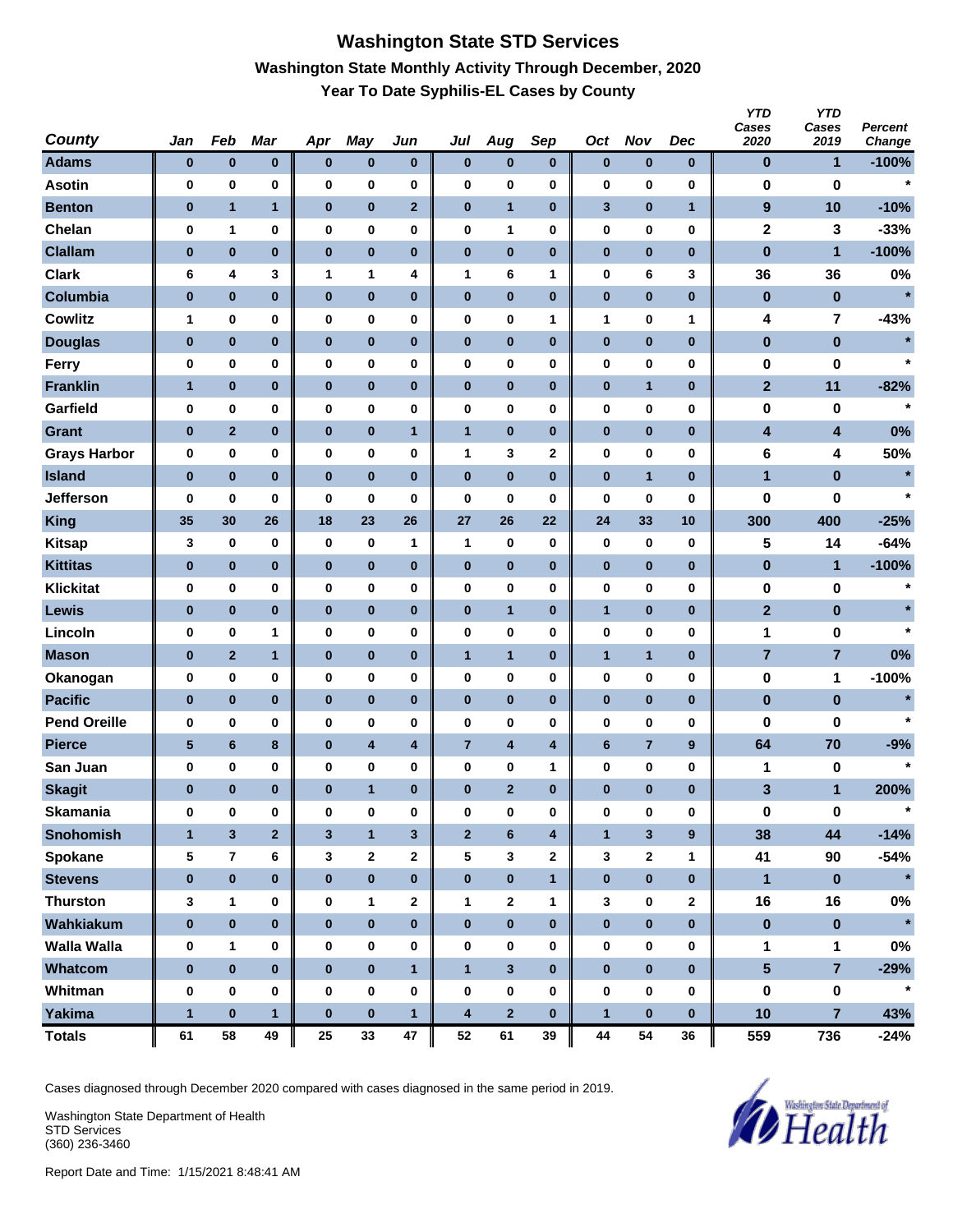# **Washington State STD Services Washington State Monthly Activity Through December, 2020 Year To Date Syphilis-L/LL Cases by County**

| <b>County</b>       | Jan                     | Feb            | <b>Mar</b>              | Apr                     | May                     | Jun          | Jul              | Aug                     | Sep                     | Oct            | <b>Nov</b>     | Dec            | <b>YTD</b><br>Cases<br>2020 | <b>YTD</b><br>Cases<br>2019 | <b>Percent</b><br>Change |
|---------------------|-------------------------|----------------|-------------------------|-------------------------|-------------------------|--------------|------------------|-------------------------|-------------------------|----------------|----------------|----------------|-----------------------------|-----------------------------|--------------------------|
| <b>Adams</b>        | $\bf{0}$                | $\pmb{0}$      | $\bf{0}$                | $\pmb{0}$               | $\pmb{0}$               | 1            | 1                | $\pmb{0}$               | $\bf{0}$                | $\pmb{0}$      | $\bf{0}$       | $\mathbf{1}$   | 3                           | $\overline{2}$              | 50%                      |
| <b>Asotin</b>       | $\bf{0}$                | 0              | 0                       | 0                       | $\bf{0}$                | 0            | 1                | 0                       | $\bf{0}$                | 0              | 0              | $\bf{0}$       | 1                           | 0                           | $\star$                  |
| <b>Benton</b>       | $\mathbf{1}$            | $\overline{2}$ | $\mathbf{1}$            | $\pmb{0}$               | $\bf{0}$                | $\pmb{0}$    | $\pmb{0}$        | $\pmb{0}$               | $\mathbf{3}$            | $\mathbf{2}$   | 4              | $\bf{0}$       | 13                          | 10                          | 30%                      |
| Chelan              | 0                       | 0              | 1                       | 0                       | 1                       | 1            | 0                | 0                       | 0                       | 0              | 0              | 0              | 3                           | 4                           | $-25%$                   |
| <b>Clallam</b>      | $\bf{0}$                | $\bf{0}$       | $\bf{0}$                | $\bf{0}$                | $\bf{0}$                | $\bf{0}$     | $\bf{0}$         | $\bf{0}$                | $\mathbf{1}$            | $\pmb{0}$      | $\bf{0}$       | $\bf{0}$       | 1                           | 3                           | $-67%$                   |
| <b>Clark</b>        | 7                       | 5              | 2                       | 3                       | 1                       | 1            | 5                | 5                       | 0                       | 3              | 4              | 2              | 38                          | 49                          | $-22%$                   |
| Columbia            | $\bf{0}$                | $\pmb{0}$      | $\bf{0}$                | $\pmb{0}$               | $\bf{0}$                | $\pmb{0}$    | $\pmb{0}$        | $\bf{0}$                | $\bf{0}$                | $\pmb{0}$      | $\pmb{0}$      | $\bf{0}$       | $\bf{0}$                    | $\pmb{0}$                   | $\star$                  |
| <b>Cowlitz</b>      | $\mathbf 2$             | $\mathbf 2$    | 1                       | 0                       | 1                       | 1            | 0                | 0                       | $\mathbf 2$             | 1              | 1              | $\bf{0}$       | 11                          | 10                          | 10%                      |
| <b>Douglas</b>      | $\bf{0}$                | $\pmb{0}$      | $\bf{0}$                | 0                       | $\pmb{0}$               | $\pmb{0}$    | $\pmb{0}$        | $\pmb{0}$               | $\bf{0}$                | $\bf{0}$       | $\pmb{0}$      | $\bf{0}$       | 0                           | $\mathbf{2}$                | $-100%$                  |
| Ferry               | $\bf{0}$                | 0              | 0                       | 0                       | $\bf{0}$                | 0            | 0                | 0                       | 0                       | 0              | 0              | 0              | 0                           | 0                           | $\star$                  |
| <b>Franklin</b>     | $\mathbf{1}$            | $\mathbf{2}$   | $\bf{0}$                | $\bf{0}$                | $\mathbf{1}$            | $\mathbf{1}$ | $\mathbf{2}$     | $\mathbf{1}$            | $\mathbf{2}$            | $\mathbf{2}$   | $\mathbf{1}$   | $\mathbf{1}$   | 14                          | 12                          | 17%                      |
| Garfield            | 0                       | 0              | 0                       | 0                       | $\bf{0}$                | 0            | 0                | 0                       | $\bf{0}$                | 0              | 0              | $\bf{0}$       | 0                           | 0                           | $\star$                  |
| <b>Grant</b>        | $\overline{2}$          | $\mathbf{1}$   | $\bf{0}$                | $\pmb{0}$               | $\pmb{0}$               | $\mathbf{2}$ | $\mathbf{1}$     | $\pmb{0}$               | $\bf{0}$                | $\mathbf{1}$   | $\mathbf{1}$   | $\bf{0}$       | $\pmb{8}$                   | 10                          | $-20%$                   |
| <b>Grays Harbor</b> | $\mathbf 2$             | 0              | 0                       | 0                       | $\bf{0}$                | 0            | 0                | 1                       | $\bf{0}$                | 2              | 0              | 0              | 5                           | 11                          | $-55%$                   |
| <b>Island</b>       | $\bf{0}$                | $\mathbf{1}$   | $\bf{0}$                | $\bf{0}$                | $\bf{0}$                | $\mathbf{1}$ | $\bf{0}$         | $\bf{0}$                | $\bf{0}$                | $\pmb{0}$      | $\bf{0}$       | $\bf{0}$       | $\overline{2}$              | 4                           | $-50%$                   |
| <b>Jefferson</b>    | 0                       | 1              | 0                       | 1                       | 0                       | 0            | 0                | 0                       | 0                       | 0              | 0              | 0              | 2                           | 0                           | $\star$                  |
| <b>King</b>         | 20                      | 19             | 15                      | 10                      | $\overline{7}$          | 17           | 12               | 12                      | 13                      | 17             | 20             | $\overline{7}$ | 169                         | 247                         | $-32%$                   |
| <b>Kitsap</b>       | $\mathbf 2$             | 0              | 1                       | 0                       | 0                       | 0            | 2                | 1                       | $\bf{0}$                | $\pmb{0}$      | 1              | $\bf{0}$       | 7                           | 9                           | $-22%$                   |
| <b>Kittitas</b>     | $\bf{0}$                | $\pmb{0}$      | $\bf{0}$                | 0                       | $\mathbf{1}$            | $\pmb{0}$    | $\pmb{0}$        | $\pmb{0}$               | $\bf{0}$                | $\bf{0}$       | $\bf{0}$       | $\bf{0}$       | 1                           | 0                           |                          |
| <b>Klickitat</b>    | $\bf{0}$                | 0              | 0                       | 0                       | $\bf{0}$                | 0            | 0                | 0                       | 0                       | 0              | 0              | 0              | 0                           | 0                           | $\star$                  |
| <b>Lewis</b>        | $\mathbf{1}$            | $\pmb{0}$      | $\bf{0}$                | $\mathbf{1}$            | $\mathbf{1}$            | $\mathbf{1}$ | $\pmb{0}$        | $\mathbf{2}$            | $\bf{0}$                | $\pmb{0}$      | $\bf{0}$       | $\bf{0}$       | $6\phantom{1}$              | $\mathbf{2}$                | 200%                     |
| Lincoln             | $\bf{0}$                | 0              | 0                       | 1                       | $\bf{0}$                | 0            | 0                | 0                       | $\bf{0}$                | 0              | 0              | $\bf{0}$       | 1                           | 0                           | $\star$                  |
| <b>Mason</b>        | $\overline{2}$          | $\mathbf{3}$   | $\bf{0}$                | 3                       | $\overline{1}$          | $\mathbf{1}$ | $\pmb{0}$        | $\pmb{0}$               | $\bf{0}$                | 3              | $\mathbf{2}$   | $\bf{0}$       | 15                          | 25                          | $-40%$                   |
| Okanogan            | 0                       | 0              | 1                       | 0                       | 1                       | 1            | 0                | 0                       | $\bf{0}$                | 0              | 0              | 0              | 3                           | 1                           | 200%                     |
| <b>Pacific</b>      | $\bf{0}$                | $\bf{0}$       | $\bf{0}$                | $\mathbf{1}$            | $\overline{2}$          | $\bf{0}$     | $\bf{0}$         | $\bf{0}$                | $\mathbf{1}$            | $\pmb{0}$      | $\bf{0}$       | $\mathbf{0}$   | 4                           | $5\phantom{1}$              | $-20%$                   |
| <b>Pend Oreille</b> | 0                       | 0              | 0                       | 0                       | 0                       | 0            | 0                | 0                       | 0                       | 0              | 0              | 0              | 0                           | 0                           | $\star$                  |
| <b>Pierce</b>       | 10                      | 8              | $\overline{\mathbf{3}}$ | $6\phantom{a}$          | $\overline{\mathbf{4}}$ | 3            | $\boldsymbol{9}$ | $6\phantom{a}$          | 10                      | $6\phantom{a}$ | $6\phantom{1}$ | 14             | 85                          | 95                          | $-11%$                   |
| San Juan            | 0                       | 0              | 0                       | 0                       | $\pmb{0}$               | 0            | 0                | 0                       | $\bf{0}$                | 0              | 0              | 0              | 0                           | 2                           | $-100%$                  |
| <b>Skagit</b>       | $\bf{0}$                | $\mathbf{1}$   | 1                       | $\pmb{0}$               | $\overline{2}$          | $\bf{0}$     | $\mathbf{1}$     | $\bf{0}$                | 1                       | $\bf{0}$       | $\bf{0}$       | $\bf{0}$       | 6                           | 4                           | 50%                      |
| <b>Skamania</b>     | $\bf{0}$                | 0              | 0                       | $\bf{0}$                | $\pmb{0}$               | 0            | 0                | 0                       | $\pmb{0}$               | $\bf{0}$       | 0              | $\bf{0}$       | $\pmb{0}$                   | $\pmb{0}$                   | $\star$                  |
| <b>Snohomish</b>    | $\overline{\mathbf{4}}$ | $\bf8$         | $\overline{7}$          | 6                       | $\sqrt{5}$              | $\bf 6$      | $\mathbf 2$      | $\overline{\mathbf{2}}$ | $\overline{\mathbf{2}}$ | $\mathbf{3}$   | $\mathbf{3}$   | $\mathbf{1}$   | 49                          | 60                          | $-18%$                   |
| Spokane             | $\overline{7}$          | 15             | $\mathbf{2}$            | 4                       | 3                       | $\mathbf{2}$ | $\mathbf{2}$     | 3                       | 4                       | 5              | 5              | 1              | 53                          | 61                          | $-13%$                   |
| <b>Stevens</b>      | $\bf{0}$                | $\pmb{0}$      | $\mathbf{0}$            | $\bf{0}$                | $\pmb{0}$               | $\pmb{0}$    | $\pmb{0}$        | $\pmb{0}$               | $\bf{0}$                | $\pmb{0}$      | $\mathbf{1}$   | $\bf{0}$       | $\mathbf{1}$                | $\mathbf{3}$                | $-67%$                   |
| <b>Thurston</b>     | $\pmb{0}$               | $\pmb{0}$      | 0                       | 1                       | $\pmb{0}$               | 1            | 1                | $\mathbf{1}$            | $\mathbf 1$             | 1              | 0              | 1              | $\bf 7$                     | $\overline{\mathbf{r}}$     | $0\%$                    |
| Wahkiakum           | $\bf{0}$                | $\bf{0}$       | $\mathbf{1}$            | $\bf{0}$                | $\pmb{0}$               | $\pmb{0}$    | $\pmb{0}$        | $\mathbf 0$             | $\bf{0}$                | $\pmb{0}$      | $\pmb{0}$      | $\bf{0}$       | $\mathbf{1}$                | $\pmb{0}$                   | $\star$                  |
| <b>Walla Walla</b>  | 0                       | 0              | 1                       | 1                       | $\pmb{0}$               | 0            | 1                | 0                       | 0                       | $\mathbf 1$    | 1              | 0              | ${\bf 5}$                   | 3                           | 67%                      |
| Whatcom             | $\overline{2}$          | $\pmb{0}$      | $\bf{0}$                | $\bf{0}$                | $\mathbf 3$             | $\mathbf{1}$ | $\mathbf{1}$     | $\mathbf{1}$            | $\overline{1}$          | $\pmb{0}$      | $\pmb{0}$      | $\bf{0}$       | $\overline{9}$              | $\bf{8}$                    | 13%                      |
| Whitman             | $\pmb{0}$               | 0              | 0                       | $\bf{0}$                | 0                       | 0            | $\bf{0}$         | 0                       | 1                       | $\mathbf{1}$   | 0              | $\bf{0}$       | 2                           | 1                           | 100%                     |
| <b>Yakima</b>       | $\mathbf{1}$            | $\bf{0}$       | $\mathbf{3}$            | $\overline{\mathbf{2}}$ | $\pmb{0}$               | $\bf{0}$     | $\mathbf{1}$     | $\mathbf{3}$            | $\mathbf{2}$            | $\mathbf{3}$   | $\pmb{0}$      | $\mathbf{1}$   | 16                          | 25                          | $-36%$                   |
| <b>Totals</b>       | 64                      | 68             | 40                      | 40                      | 34                      | 41           | 42               | 38                      | 44                      | 51             | 50             | 29             | 541                         | 675                         | $-20%$                   |

Cases diagnosed through December 2020 compared with cases diagnosed in the same period in 2019.

Washington State Department of Health STD Services (360) 236-3460